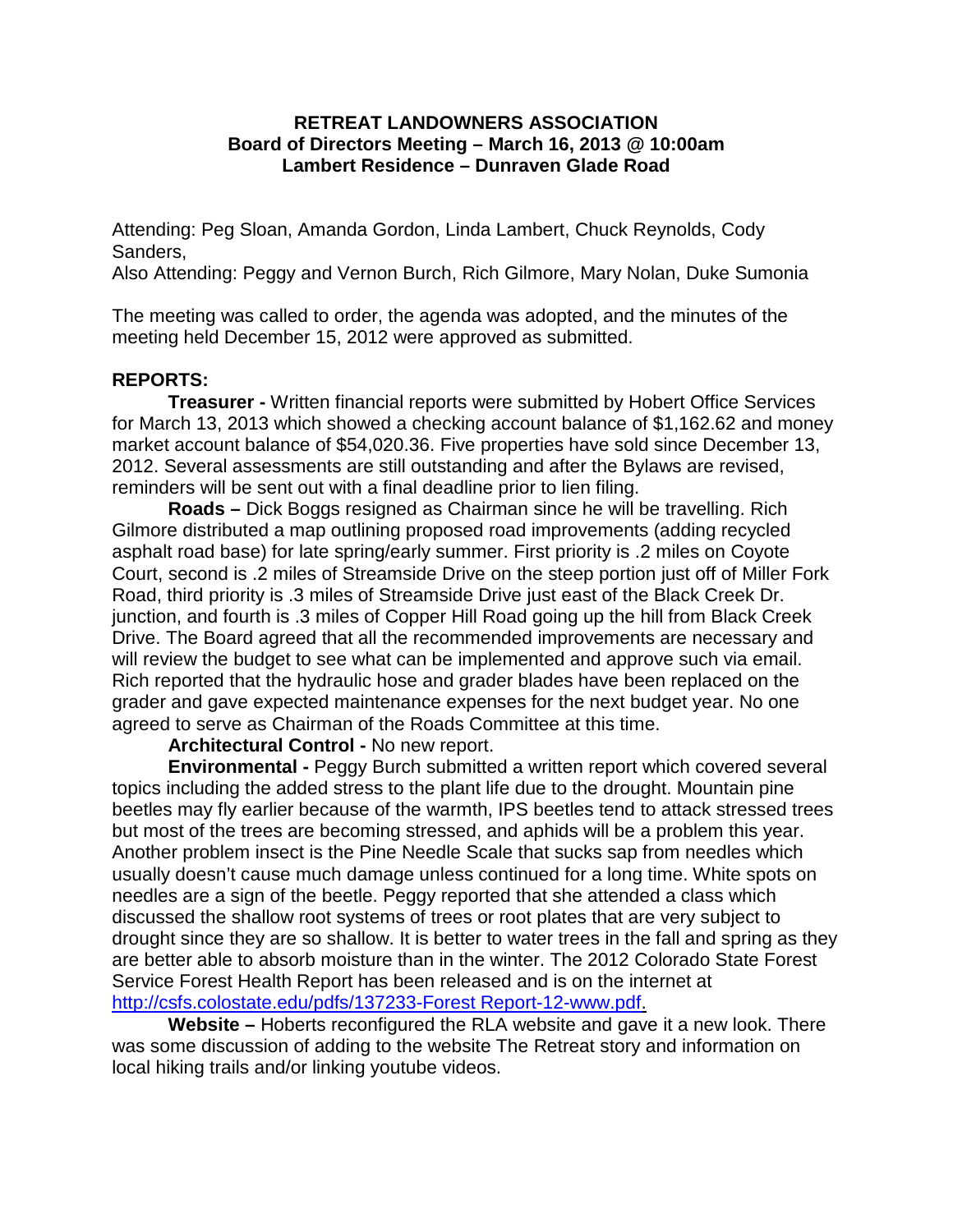**Nominating –** A notice will be put on the website inviting persons interested in running for the next election to contact Amanda Gordon.

## **OLD BUSINESS:**

**Board of Directors –** In early January 2013, Chuck Reynolds was appointed to fill the vacancy on the Board of Directors caused by Danny Perugini's resignation.

**Covenants Revisions –** The final tally on the mailed out "Proposed Amended and Restated Declaration of Protective Covenants of the Retreat Landowners Association" is: 68% in favor; 11% not in favor; 1% abstained; 20% no reply. They are adopted and will be signed, notarized, and recorded.

**Newsletter –** Peg Sloan agreed to do the next newsletter, but welcomes any volunteers.

**Miller Fork Trail Access –** Rich Gilmore said that parking is not generally a problem at the trailhead, but that the area around the dry hydrant needs to stay clear to allow trucks to park close to it. Mary Nolan and Chuck Reynolds agreed to coordinate obtaining "no parking" signs for the area near the hydrant. It was moved, seconded and carried that guest passes be allowed to non-residents who are maintaining the trail and that the "no parking" signs be purchased for the hydrant side of the road.

**Miller Fork Road Gate –** It was agreed that locking the gate should be reviewed closer to summer if the fire danger is high and campers need to be discouraged.

**Bulletin Board –** Initial research into costs of a bulletin board was \$1000-\$2000 so more economical alternatives will be researched.

**Lorenz vs. RLA** – On February 5<sup>th</sup> District Court Judge Dave Williams issued an Order that stays the lawsuit Ms. Lorenz filed in July 2012, and defers a ruling on the Motion to Dismiss same until the appeal by Ms. Lorenz (regarding the dismissal of her 2011 lawsuit) is finally determined. Previously the Court of Appeals had issued its opinion upholding the District Court decision, but Ms. Lorenz has stated that she intended to file a petition with the Supreme Court regarding that opinion. [Per the Order, "The parties are directed to keep the Court apprised of progress in that case. No additional pleadings, motions, or other documents shall be filed in this case, except to inform the Court regarding the appeal in Lorenz Case II, until such appeal has been decided."]

**Additional Dry Hydrants –** Chuck Reynolds will contact the Fire Chief about installing new dry hydrants.

# **NEW BUSINESS:**

**Bylaws Revisions –** Article 6, Section 1, paragraph 9: It was moved, seconded and carried to allow the Board of Directors to retain its authority to grant variances.

 Article 8, Section 7: It was moved, seconded, and carried to change "The secretary and treasurer can be the same person" to "Board members may hold no more than two (2) offices at any one time."

 Article 8, Section 8: It was moved, seconded, and carried that the reference to the President and Vice President being familiar with Robert's Rules of Order be removed as it is no longer applicable with other revisions.

These Bylaw changes will be sent to the attorney for review.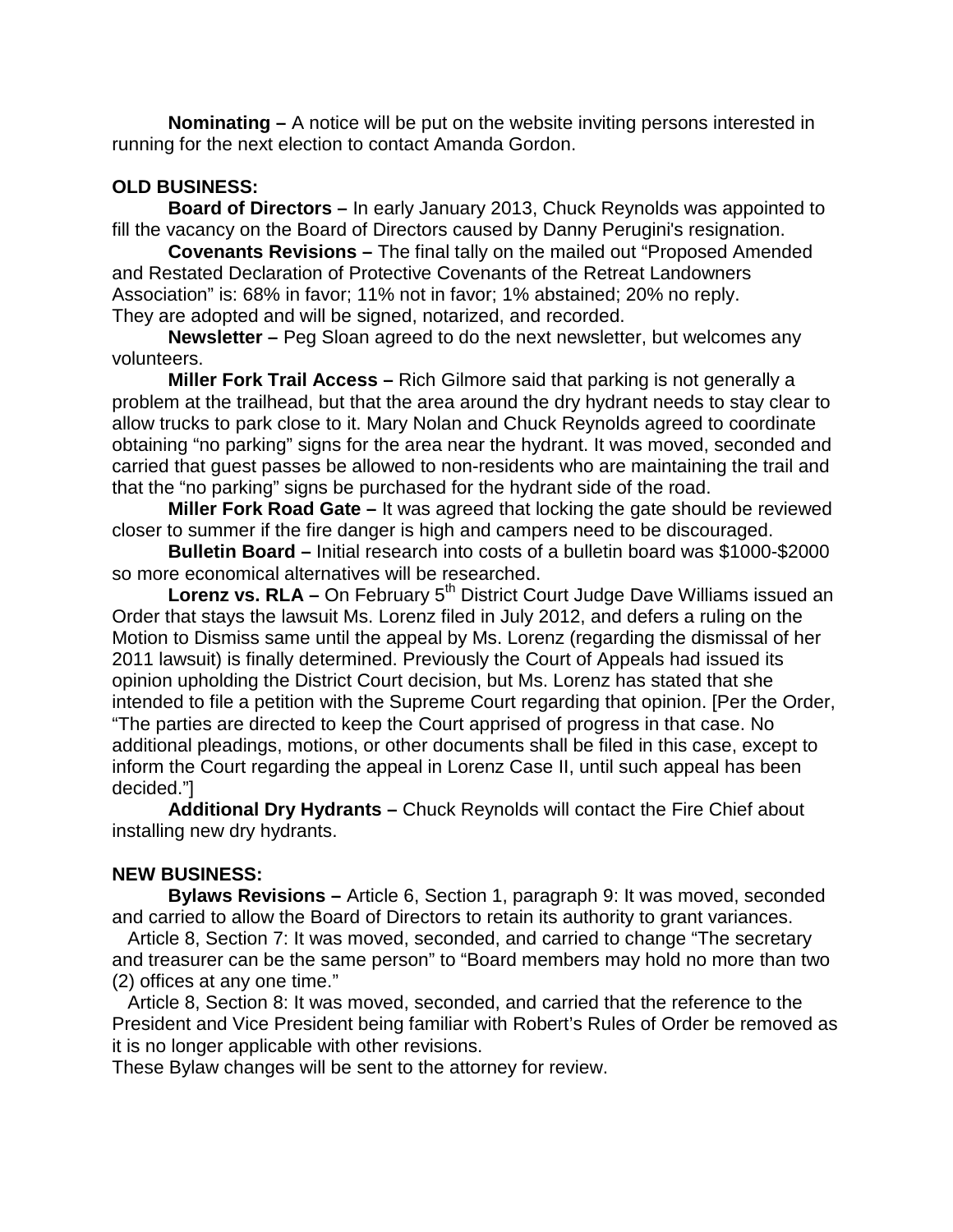There are minor changes to the Policies regarding mail-in ballots which will be posted in the newsletter which will allow time for responses and voting.

**Budget Meeting –** This will be scheduled and Board members notified via email. **BROA –** There are two sets of maps for the Bullwark Ridge area which show different properties included in the BROA so further review will be necessary.

**Dunraven Glade Road -** Two Board members and Duke Sumonia met with the County Commissioner regarding maintenance of Dunraven Glade Road and the general response was that the County is lacking funds for road maintenance and Dunraven Glade Road is not a high priority at this time.

**Landowner Comments –** Mary Nolan reported that the Glen Haven Area Volunteer Fire Department has established a new contact email: [GHAVFD@msn.com](mailto:GHAVFD@msn.com) Owners should contact the department through that email if desiring to receive fire notice updates.

# **Next Board meeting is June 1, 2013 at 10:00am at Peg Sloan's home.**

Meeting adjourned at 12:10pm.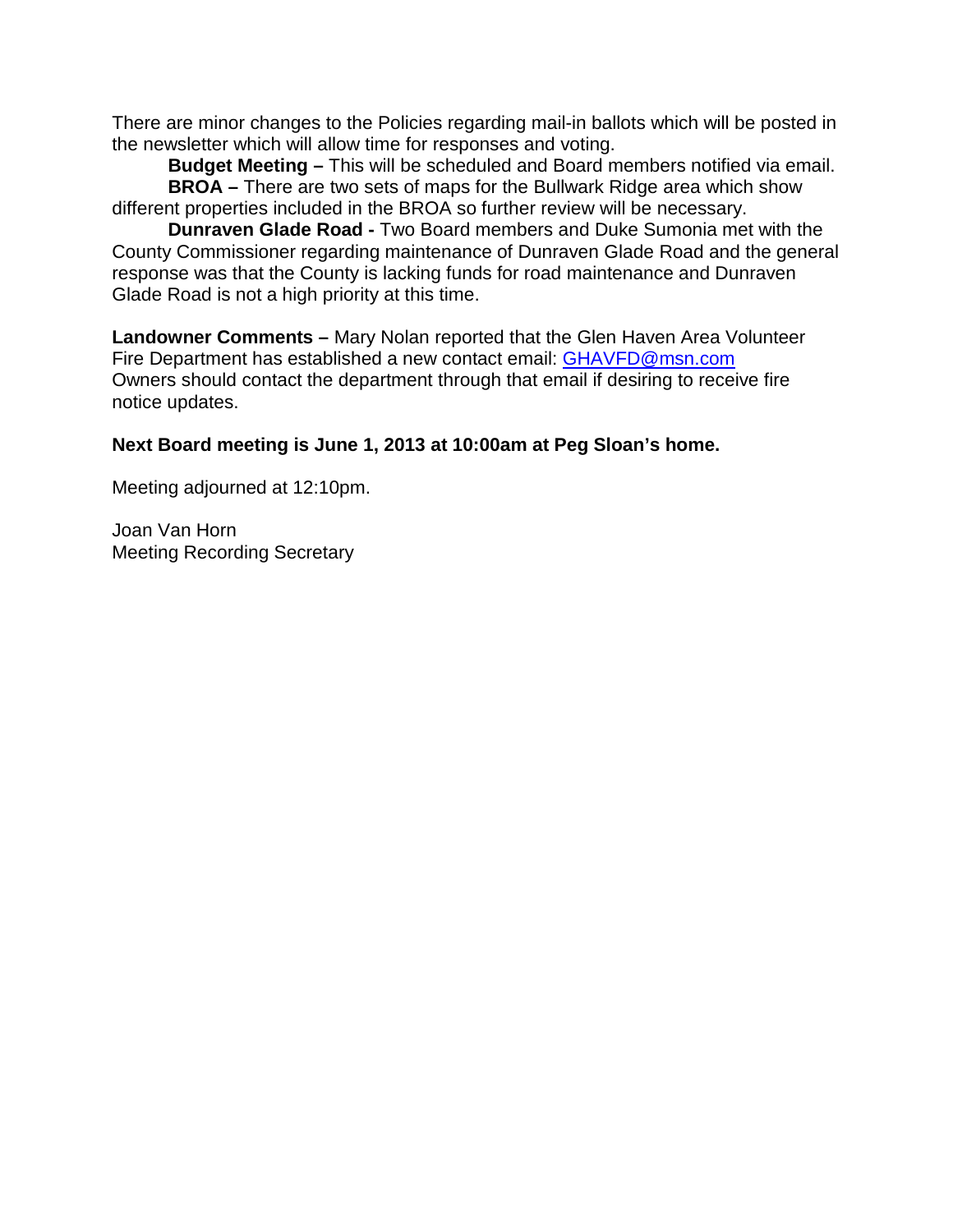## **RETREAT LANDOWNERS ASSOCIATION Board of Directors Meeting – May 18, 2013 @ 10:00am Sloan Residence – Miller Fork Road**

Attending: Peg Sloan, Amanda Gordon, Alan Podolsky, Chuck Reynolds, Cody Sanders Also attending: Dennis Bicknell, Marv and Charlotte Gee, Duke Sumonia

The meeting was called to order at 11:06, the agenda was adopted with several additions, and the minutes of the meeting held March 16, 2013 were approved as submitted.

Amanda Gordon moved that Alan Podolsky be appointed to the Board of Directors to fill Grant Dickson's vacancy. The motion was seconded and unanimously passed.

## **REPORTS:**

#### **Treasurer's report –** None.

**Roads –** Chuck Reynolds agreed to serve as the Roads Committee chairman. Road base improvements are scheduled for June 3-7. A request was received from Christy Schmuhl for recycled asphalt to be applied on the portion of Streamside Drive in front of her property. Amanda Gordon moved, and it was seconded and carried, that a cost estimate of the labor and materials involved be determined, that the estimated amount be paid by Ms. Schmuhl in advance, and that she also be responsible for the expenses should they exceed the estimate. It was suggested that some recycled asphalt be stored at the barn for interim potholes and washouts.

**Architectural Control Committee –** Written reports dated April 28 and May 15, 2013 were submitted by Dennis Bicknell and are posted on the website.

**Environmental –** The unofficial report (third installment of Firewise) was submitted and is posted on the RLA website.

**Website –** Videos on the Retreat history and hiking trails are now hosted on the website instead of on You-Tube. The Landowner's Directory is also available on the RLA website (password protected).

**Nominating Committee –** No nominations for candidates to fill the upcoming vacancies have been received. There are no current vacancies.

## **OLD BUSINESS:**

**Covenants –** The revised covenants have been signed and recorded. They are available on the website.

**Bylaws –** The bylaw amendments are ready to be mailed out and will also be posted on the RLA website for review.

**Mail-in Ballots policy –** Minor revisions were made to the "Policy on Management of Mail-in Ballots" at the last board meeting and it was moved, seconded, and unanimously carried that the revised policy be adopted. A copy of the revised policy is attached to these minutes.

**2013-14 RLA Budget –** The Board met and finalized the 2013-14 budget on April 27. It is similar to last year's budget, but without the \$5,000 for the equipment reserve.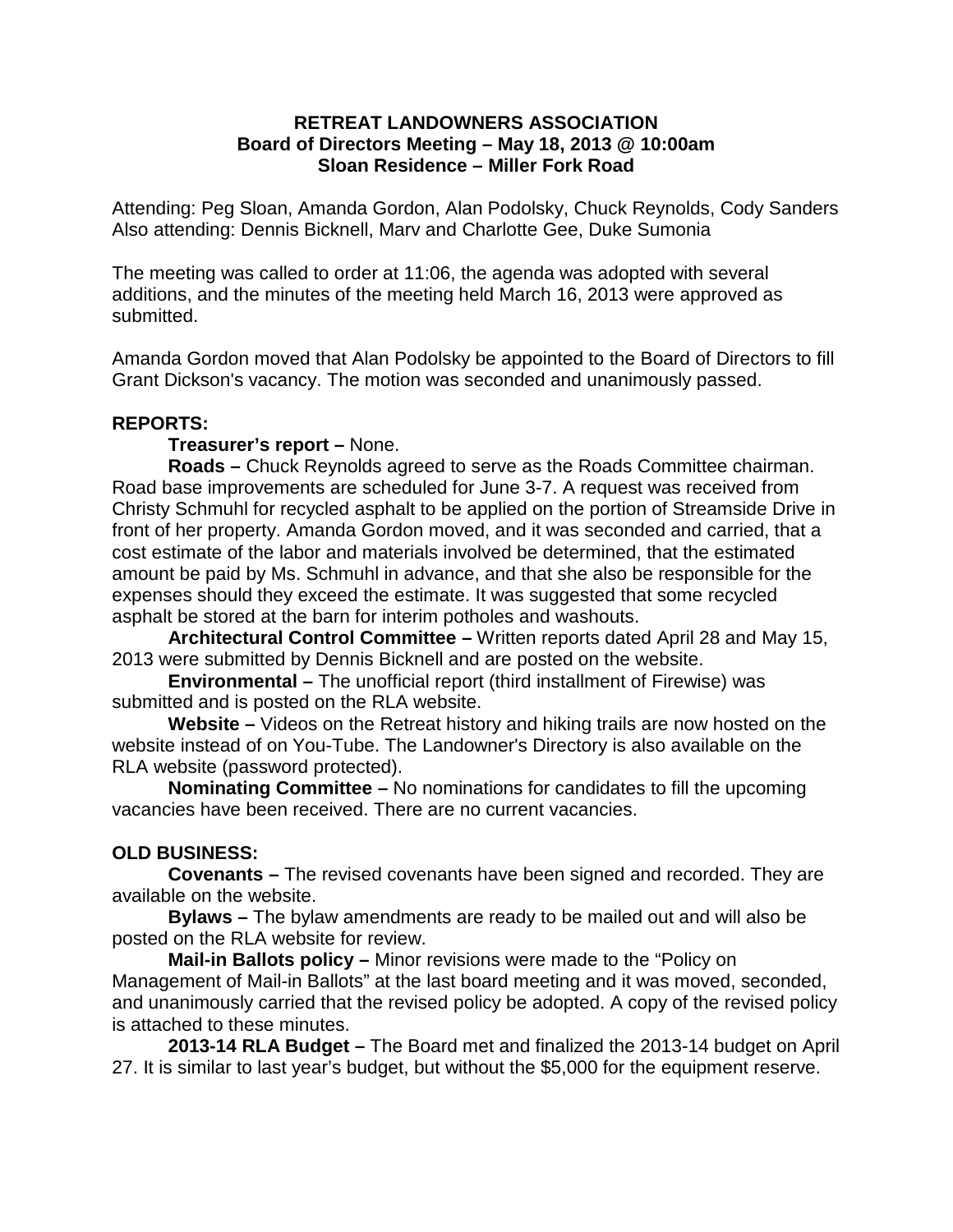In addition, nothing is budgeted for road base materials next year because of expected litigation expenses and the RLA's large insurance deductible of \$15,000.

**Dry Hydrants –** The fire dept determined that slightly altering part of Miller Fork Trail where it crosses Streamside Drive to provide access for a portable pump would be the best alternative to a dry hydrant at that location. The creek level is too far below the road to make a dry hydrant possible.

**Newsletter –** Laura Cormos has agreed to be the editor for the RLA newsletter.

**No Parking Cards –** Some cards have been drawn up to remind unauthorized drivers parking on Miller Fork Road to use the Dunraven Glade trailhead parking lot instead.

**Miller Fork Road Gate –** Several property owners beyond the gate at the end of Miller Fork Rd prefer that it be locked to protect their property and prevent possible fires from unauthorized camping. The lock has been reinstalled.

**RLA Website Password –** It was moved, seconded and carried that the website password be changed annually and that the new password be included in the annual meeting packet.

**Bulletin Board –** Cody Sanders agreed to contact various real estate agents in the area to determine their resistance to using a bulletin board at the Retreat main entrance instead of multiple realtor signs. The goal is to make the neighborhood look more attractive to potential buyers.

**BROA –** The map of the Bulwark Ridge area, "Exhibit A", was obtained from Van Horn Engineering and is currently being reviewed by RLA attorneys, along with other BROA merger documentation. It will also be posted on the website.

**Lorenz vs. RLA –** There is no change since the last meeting report. All parties continue to await the decision of the Colorado Supreme Court on the last appeal.

#### **NEW BUSINESS:**

**Annual Meeting Packets –** The Board reviewed the information to be included in this year's annual meeting packets which need to be distributed at least 30 days prior to the meeting on July 27, 2013. The conference room at the Estes Park Conference Center has already been reserved for the 2014 annual meeting with the tentative date of 7/19/14. Amanda Gordon recommended that the Board meet earlier in the quarter that precedes the annual meeting so there is adequate time to prepare the meeting packets.

**Road Equipment –** Some members of the Board brought up the idea of selling the road equipment to a private party, and then storing it and renting it back to the RLA when needed. Such a plan would distribute the costs of equipment maintenance and make the equipment available to private landowners for rental, but the availability of the equipment for immediate RLA use might be compromised. Chuck Reynolds agreed to discuss the idea with Rich Gilmore.

**Policy regarding Assessment Collection –** Reference to collection dates in the Collection Policy needs revision, along with adding a policy on how members might submit changes to the new covenants. It was suggested that member changes to the covenants follow the same procedure as used for bylaw amendment submissions. These changes will be drafted by Amanda Gordon and presented to the membership in the next newsletter for comment. The Board will act on them at the next board meeting.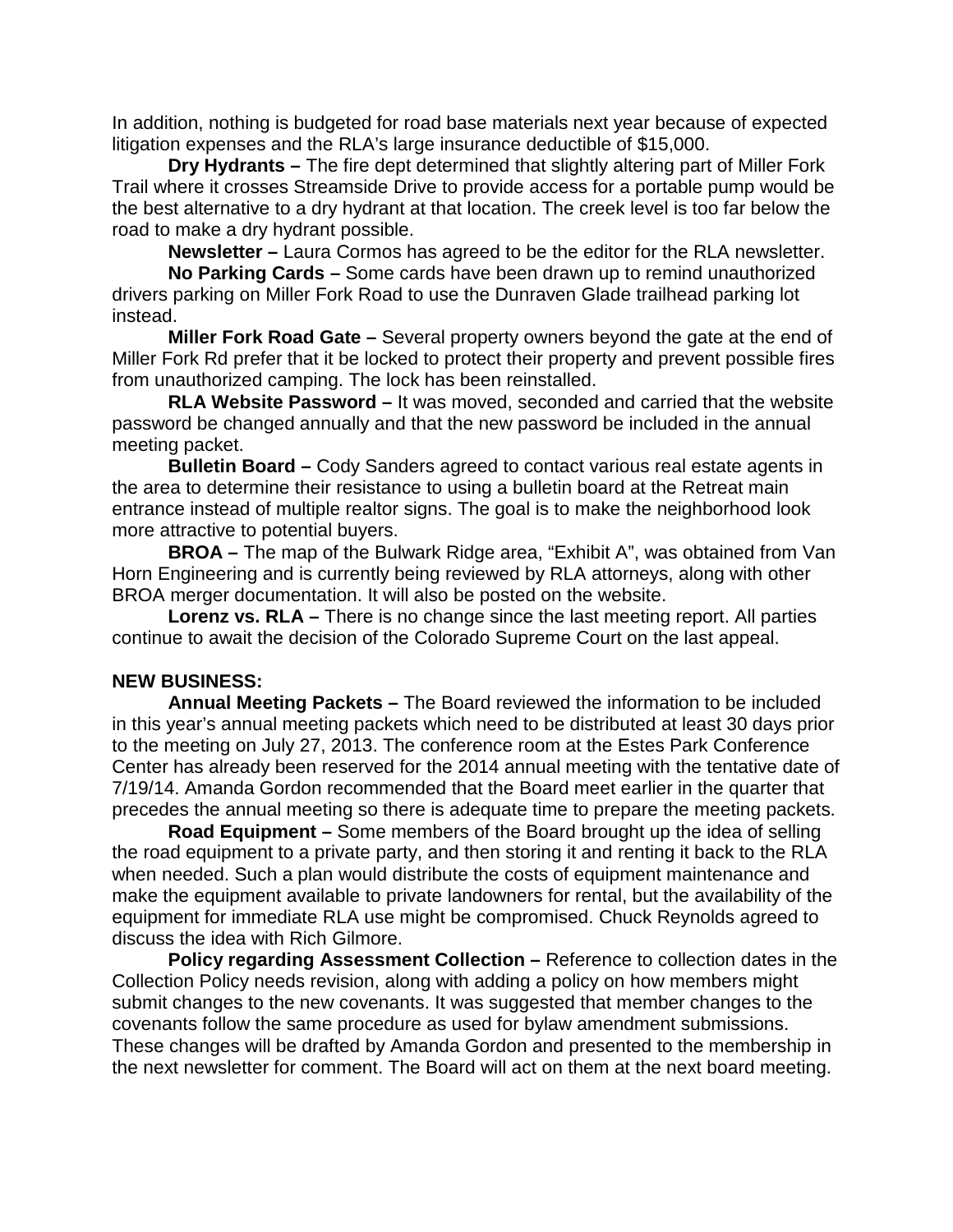**Rules Committee –** Cody Sanders and Amanda Gordon agreed to serve on the Rules Committee, if one is later needed to bring the old policies into alignment with the new governing documents.

**Vote Count –** The procedure for counting the votes on the bylaws changes is detailed in the mail-in ballot policy. It requires one board member and two non-board members to tabulate the votes. Peg Sloan and Amanda Gordon volunteered to share the board member duties, while the non-board members are yet to be determined.

**Sumonia Email –** Peg Sloan addressed the numerous concerns contained in an email sent to the RLA Board from Duke Sumonia and which is attached to these minutes as landowner written comments.

**Landowners' Comments –** Duke Sumonia submitted written comments (above) and asked that they be included in the body of the minutes of this meeting. This, however, is not in accordance with Robert's Rules so his written comments are attached instead.

Marv and Char Gee expressed appreciation to the members of the Board for their time and service.

Meeting adjourned 11:41am.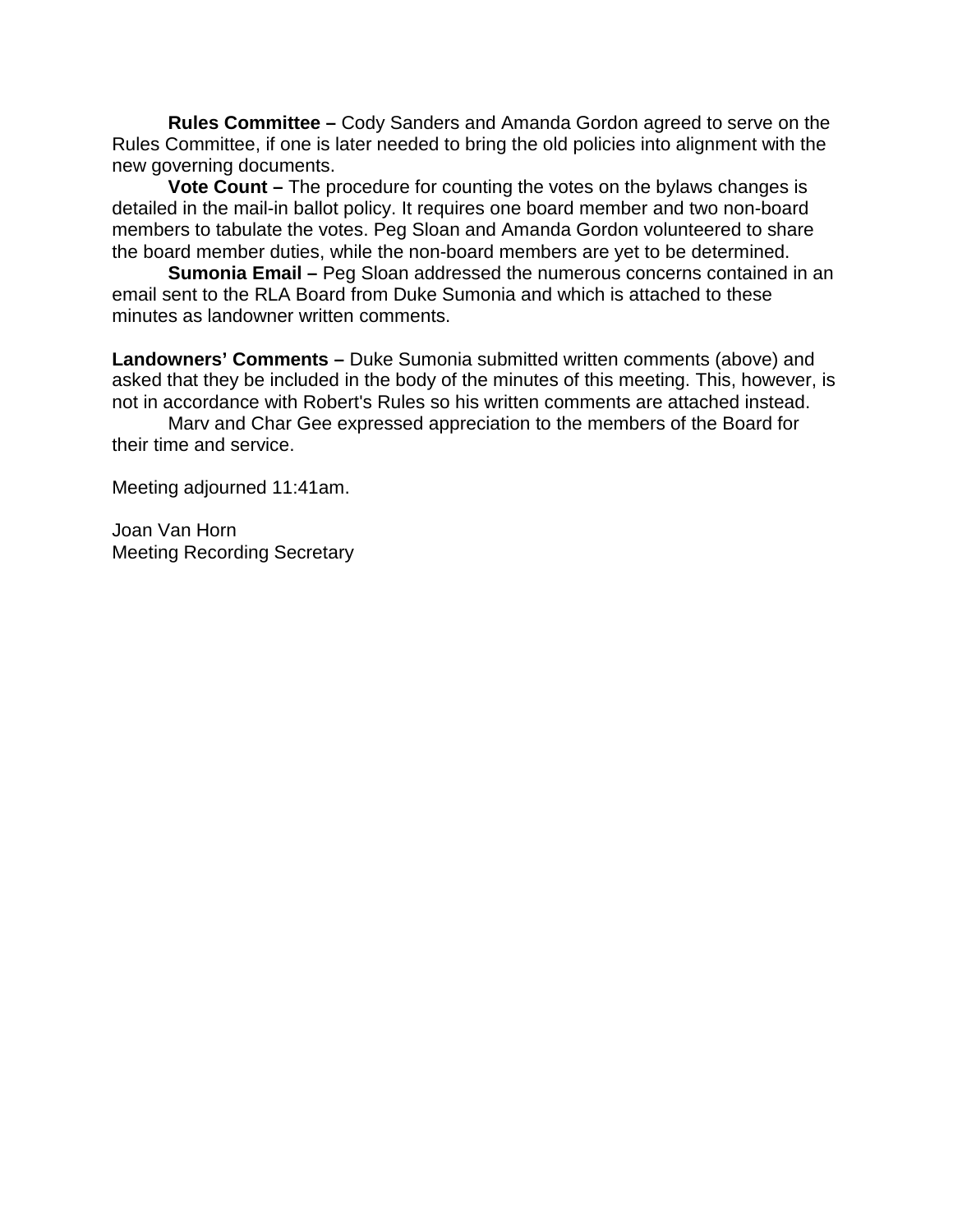

RETREAT LANDOWNERS ASSOCIATION, INC. Post Office Box 160 Glen Haven, Colorado 80532

# **Policy on Management of Mail-in Ballots**

18 May 2013

**Use of:** Any action that may be taken at any annual or special meeting of members may be taken without a meeting if the Association delivers a written ballot to every member entitled to vote on the matter. Action taken under this section has the same effect as action taken at a meeting of members.

**Initiation:** A mail-in ballot nomination may be initiated by any member in good standing, subject to approval by a majority of the Board of Directors.

**Distribution:** All members in good standing shall be sent, by first class mail, a ballot for voting. The ballot shall state each proposed action, provide an opportunity to vote for or against, and be accompanied by sufficient information to permit each person to reach an informed decision on the matter. Ballots shall also state the number of responses necessary to reach a quorum and the percentage of affirmative responses required for the measure to be approved.

**Receiving:** Return ballots will be sent to the Corresponding Secretary for collection and must be received before the deadline specified in the cover letter accompanying the ballot to be counted.

**Counting:** The Board shall appoint a panel of three members in good standing, one of which shall be a Board member and the other two non-Board members, to count the ballots. Approval by written ballot shall be valid only when the number of votes cast equals or exceeds the quorum required to be present at a meeting authorizing the action, and the number of approvals equals or exceeds the number of votes that would be required to approve the matter at such a meeting. All ballots will be retained for one year after the count.

**Notification:** Results will be posted in the next newsletter and on the Association website.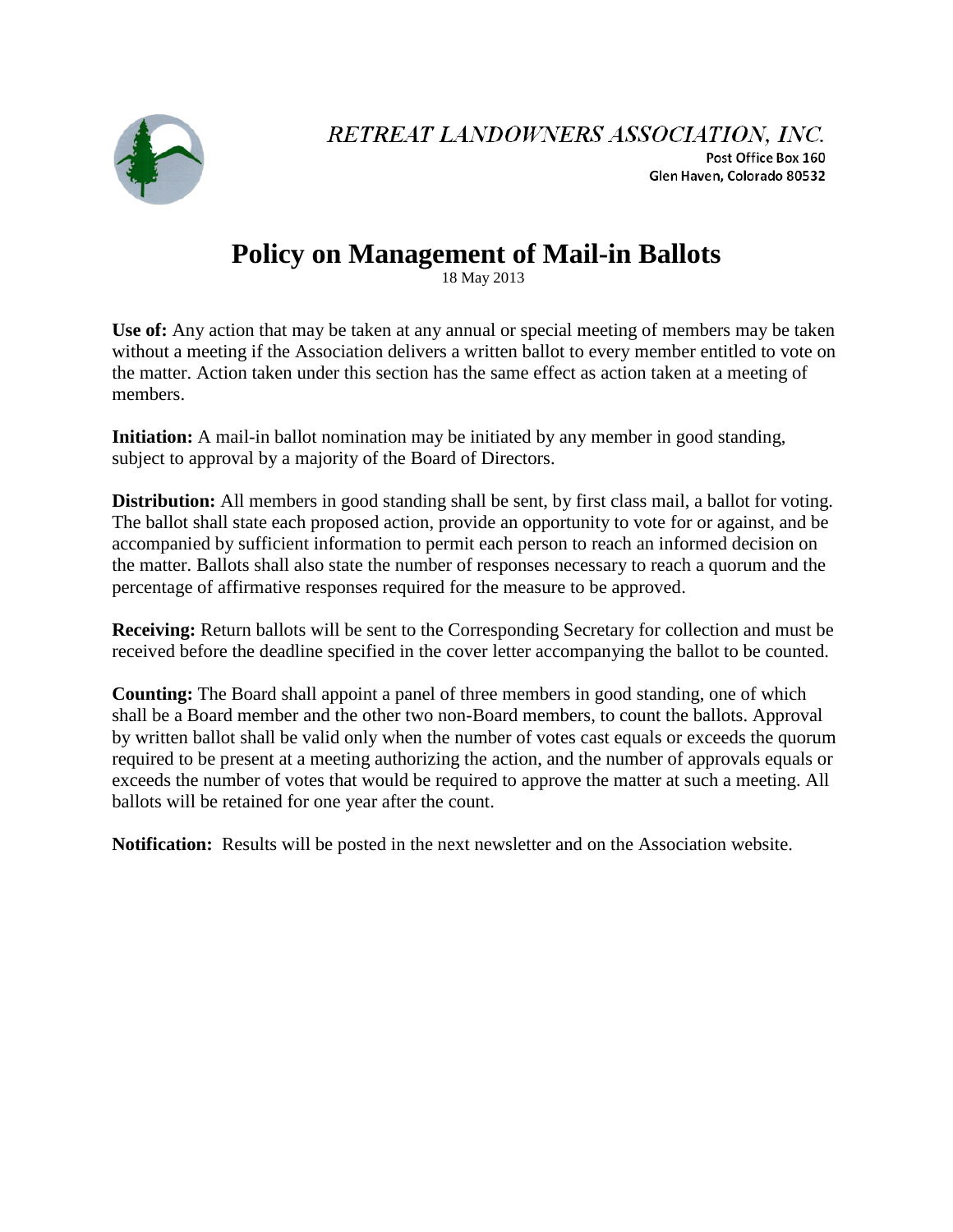.<br>May 21,2013 Subject: Written Landowner Comments, May 21, 2013 Board Meeting

RLA Board.

Reference: Policy on Meeting Minutes

"Written landowner comments submitted at the beginning of the meeting shall be included as submitted."

I.e. they will be included in the body of the minutes.

My following written comments are therefore submitted to be included in the minutes of this board meeting.

1. I have brought to the attention of this and previous boards documented evidence that there are more than 6 Bulwark Ridge parcels and that all the owners of those parcels are full, 100%, members of the RLA and as such have full rights of membership. As members they are also subject to all assessments levied against those members who live in the Retreat. They have been full members since 1978. The merger agreement only relinquished management of BR to the RLA board.

This board and recent ones have refused to stipulate these facts and have provided no documented evidence to support their position that there are only 6 parcels/members. I therefore ask the board to either provide documented proof that there are only 6 parcels or take proper and appropriate action to remedy their errors.

2. I submitted the following request, March 24, for records concerning mail-in ballot vote for Covenant **Revision.** 

Number of total ballots mailed to members, including BR/RLA members. Number of ballots mailed to Bulwark Ridge/RLA members only. Number of affirmative (yes) votes received. Number of "no" votes received. Number of blank and/or invalid ballots received. Percent of total membership "affirmative" (yes) votes required by statute to amend covenant document.

The board has refused to honor my request. Colorado statutes require the board to do so. Why has the board refused to honor my request?

3. I sent this email 3/23/13.

RLA Board.

I had sent an email similar to this to you 8/28/12 concerning voting method for bylaw revision. I had also raised the issue at the 2012 Annual meeting that major revisions should be considered by the "ad seriatim<sup>"</sup> process. The parliamentarian stated that was the proper way.

The revisions the board proposes and plans to put to a vote by mail denies the members their right to determine content to be considered. A mail method only allows for an "all or nothing" choice. You may be well advised to contact the parliamentarian for advice. Ms. Janie Lichtfuss, janiekipp@earthlink.net

I hope you will honor the principal below and the ad seriatim process to make final version for members to approve or amend at an annual meeting, one for which members had direct input. That requires a member meeting at which time members have the opportunity to propose amendments. The board nor an attorney should dictate content. As you now plan members have only been allowed to suggest changes. The bylaws have had major revisions (amendments) by the "ad seriatim" method before, see 1992 Annual Meeting Minutes. It will cost no more to use that method than to use a mail ballot, in fact it will save money and effort. Please do not deny members their rights.

Why do you want to deny members there right to determine content?

**Duke Sumonia** 

Duke Sumonia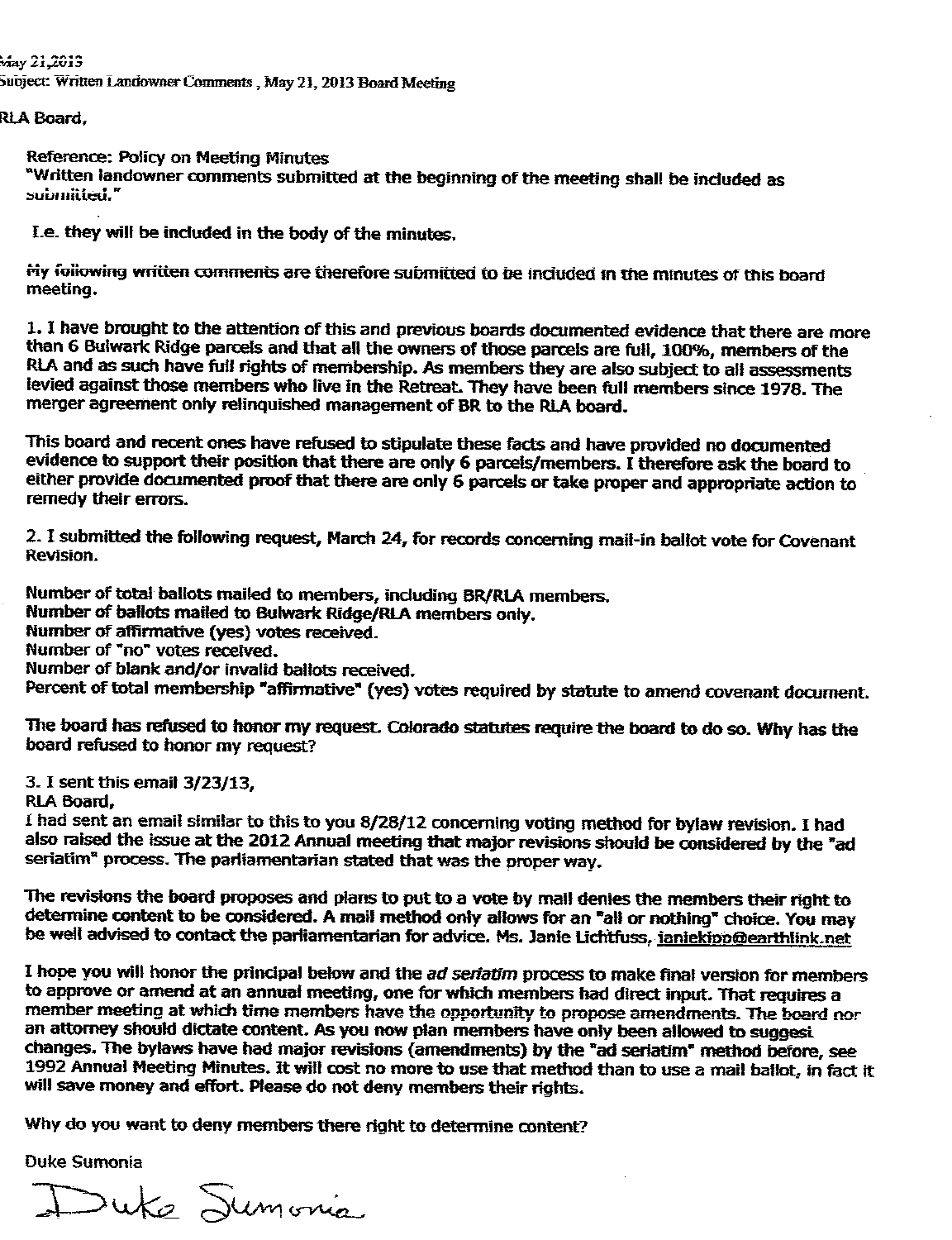## **RETREAT LANDOWNERS ASSOCIATION Board of Directors Meeting – July 27 2013 Immediately following Annual Meeting Rocky Mountain Park Inn & Conference Center**

Attending: Peg Sloan, Kent Mills, Alan Podolsky, Chuck Reynolds, Cody Sanders Also Attending: Joan Van Horn

The meeting was called to order. The following were unanimously elected to office:

| President      | Peg Sloan           |
|----------------|---------------------|
| Vice President | <b>Cody Sanders</b> |
| Secretary      | Linda Lambert       |
| Treasurer      | Kent Mills          |

The next board meeting was scheduled for Saturday, September 14, 2013, 10:00am at Chuck Reynolds residence on Fisherman's Lane.

Meeting adjourned.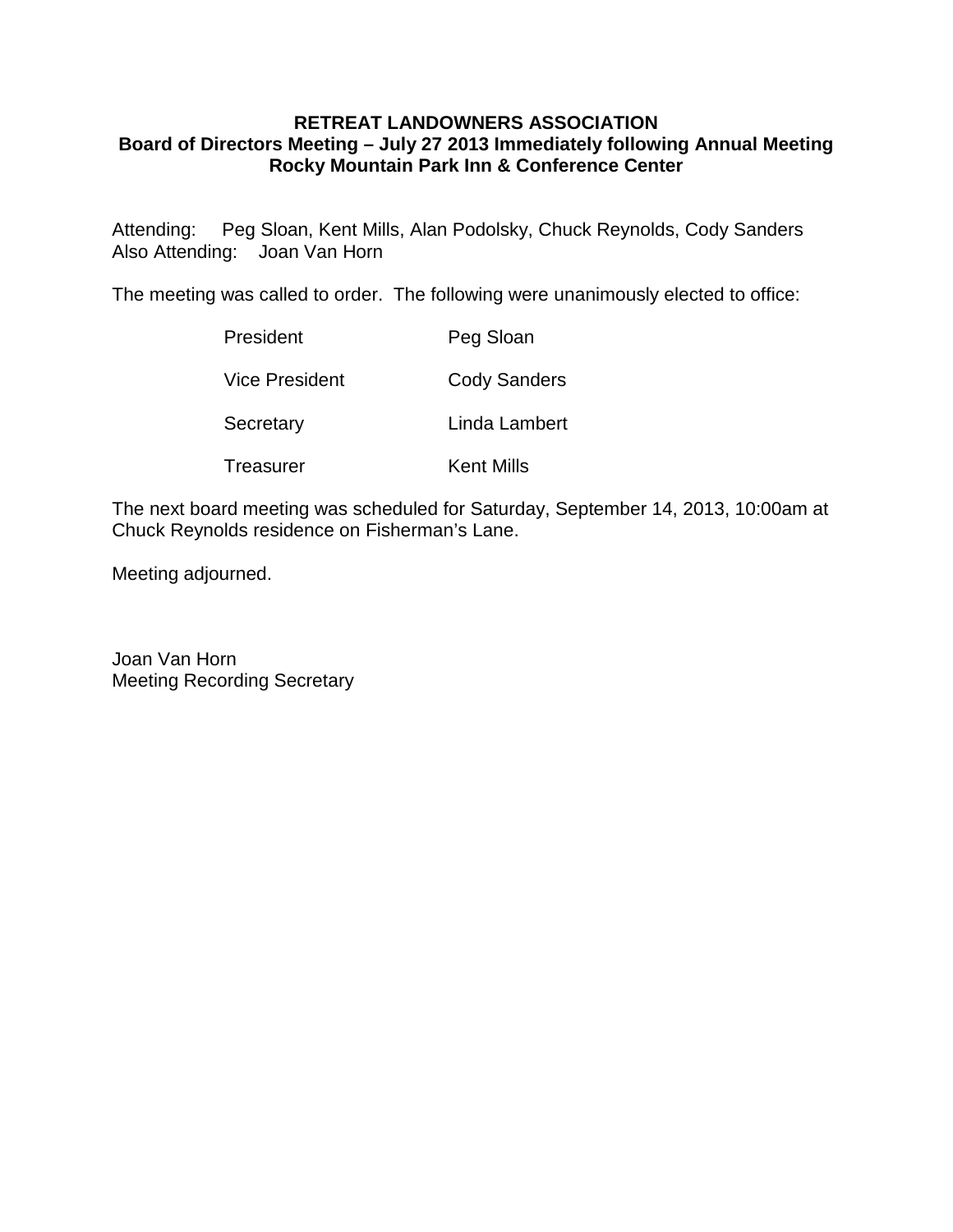## **RETREAT LANDOWNERS ASSOCIATION Board of Directors Meeting – December 15, 2013 @ 10:00am Lambert Residence – Dunraven Glade Road**

Attending: Peg Sloan, Linda Lambert, Kent Mills, Alan Podolsky, Chuck Reynolds, Cody Sanders

Also Attending: Mary Nolan, Duke Sumonia

The meeting was called to order, the agenda was adopted with additions, and the minutes of the previous meetings held in May and September 2013 were approved via email. Also approved previously were the Policies and increase in rates for Hobert Office Services.

## **REPORTS:**

**Treasurer's report –** Written financial reports were submitted by Hobert Office Services for December 12, 2013 which showed a checking account balance of \$1,335.62 and money market balance of \$51,036.68. Sixty-six (66) assessments of varying amounts are outstanding. Financial reports were also submitted for September 11, 2013 and July 31, 2013.

**Roads –** Connell Construction will start road repair work on Streamside and Black Creek Drives on December 16<sup>th</sup>. This repair work will be financed by Larimer County as Black Creek is a public-dedicated road and the repair of Streamside Drive is necessary to access Black Creek Drive. The RLA may need to further repair the roads next spring. The culvert on Miller Fork Road where the creek crosses it needs replacing. Chuck Reynolds will obtain a bid and contact the Board via email for approval. Chuck also agreed to contact Larimer County about the hole hazard forming at the Retreat entrance.

**Architectural Committee –** No report since September. Several property owners will need to extend their building permits with Larimer County as the flood delayed construction.

**Environmental –** No new report.

**Website –** Lost pet notices can be posted on the website.

**Nominating Committee –** It was moved, seconded and carried that Francis Cunningham be appointed to the Board to fill the vacant position with the term ending July 2014. The President will contact people to serve on the Nominating Committee. **Rules Committee –** This committee is discontinued until needed.

## **OLD BUSINESS:**

**Bylaws –** The Bylaws were approved and have been recorded.

**Dry Hydrants –** The dry hydrant at the Miller Fork creek and road junction needs to be repaired. On Streamside, a platform will be constructed so that a portable pump can be positioned there during emergencies which will work better for that location than a dry hydrant.

**Miller Fork Road Gate –** The gate remains locked and property owners can obtain the combination on the website.